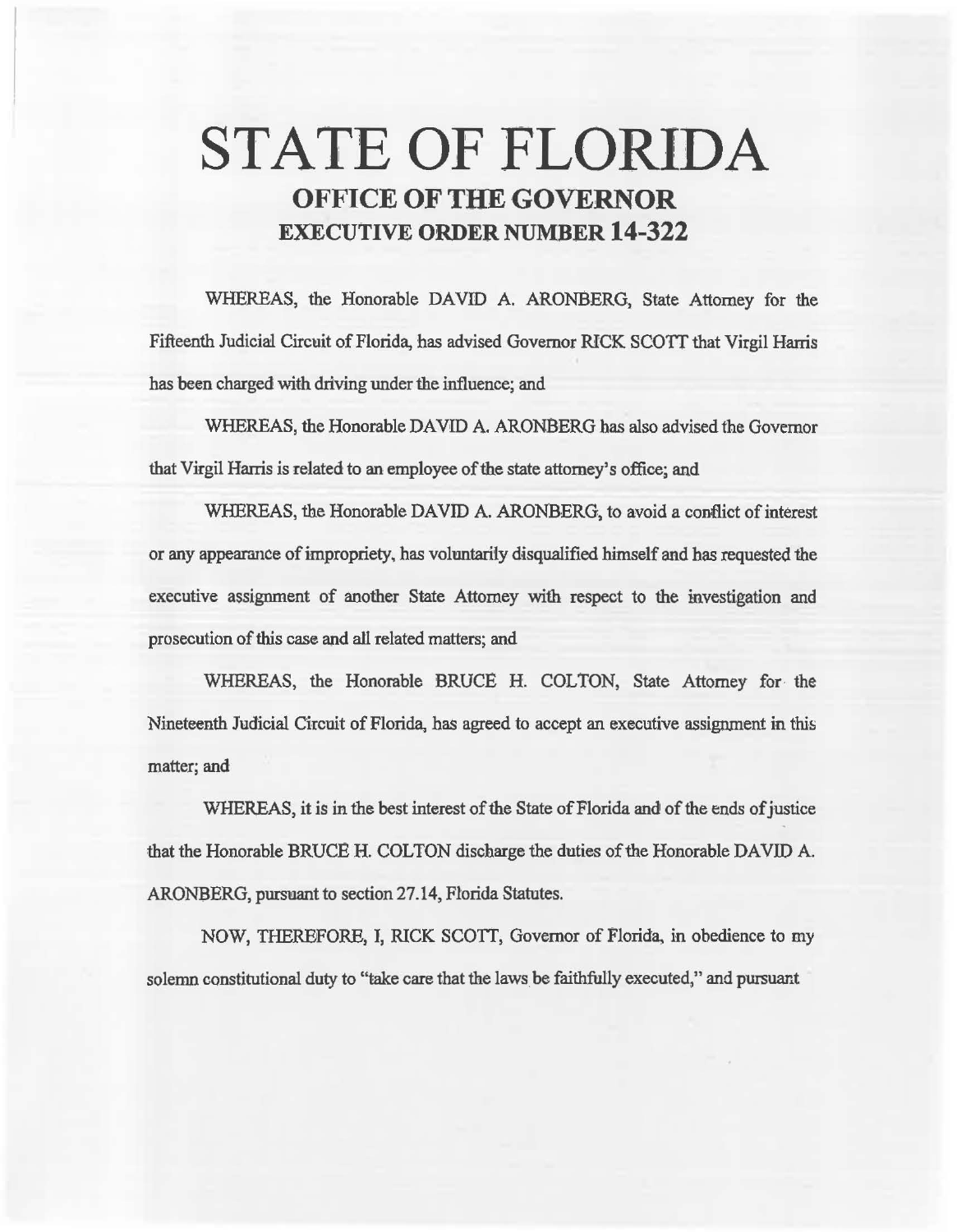to the Constitution and laws of the State of Florida, issue the following Executive Order, effective immediately:

### Section 1.

The Honorable BRUCE H. COLTON, State Attorney for the Nineteenth Judicial Circuit of Florida, referred to *as* the "Assigned State Attorney," is assigned to discharge the duties of the Honorable DAVID A. ARONBERG, State Attorney for the Fifteenth Judicial Circuit of Florida, *as* they relate to the investigation, prosecution and all matters related to Virgil Harris.

#### Section 2.

The Assigned State Attorney or one or more Assistant State Attorneys and Investigators, who have been designated by the Assigned State Attorney; shall proceed immediately to the Fifteenth Judicial Circuit of Florida, and are vested with 1he authority to perform the duties prescribed herein.

#### Section 3.

All residents of the Fifteenth Judicial Circuit are requested, and all public officials are directed, to cooperate and render whatever assistance is necessary to the Assigned State Attorney, so that justice may be served.

## Section 4.

The period of this Executive Assignment shall. be for one (1) year, to and including December 22, 2015.